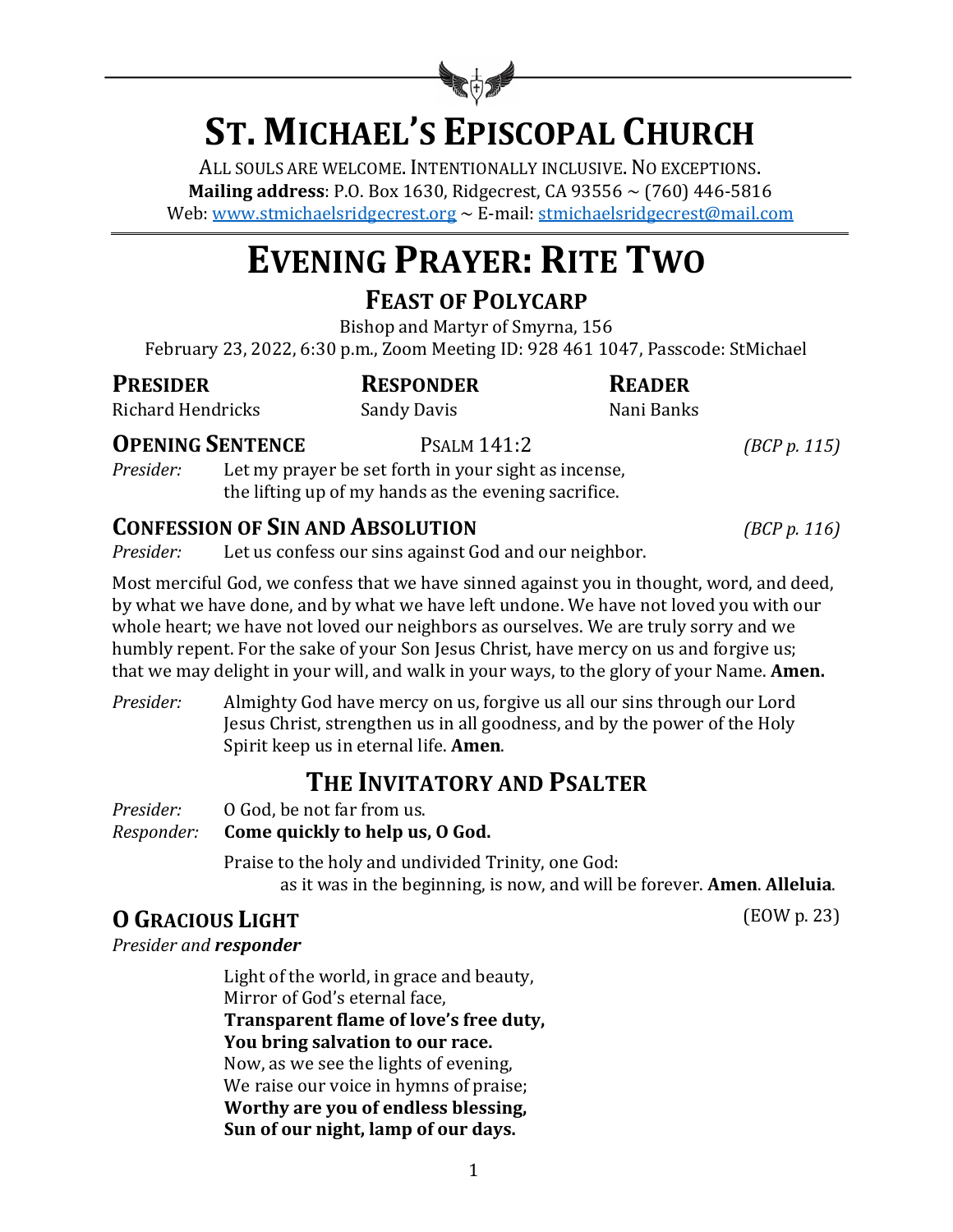

#### **PSALM APPOINTED** PSALM 121 (*BCP p. 730*)

#### *Presider and responder alternate by whole verse.*

THE PSALM APPOINTED FOR TONIGHT IS PSALM 121:

- 1 I lift up my eyes to the hills;  $*$ from where is my help to come?
- <sup>2</sup> My help comes from the LORD, \* **the maker of heaven and earth.**
- 3 He will not let your foot be moved \* and he who watches over you will not fall asleep.
- <sup>4</sup> Behold, he who keeps watch over Israel \* **shall neither slumber nor sleep:**
- 5 The LORD himself watches over you; \* the LORD is your shade at your right hand,

#### $6$  So that the sun shall not strike you by day,  $*$ **nor the moon by night.**

- 7 The LORD shall preserve you from all evil; \* it is he who shall keep you safe.
- 8 The LORD shall watch over your going out and your coming in,  $*$ from this time forth for evermore.

Praise to the holy and undivided Trinity, one God: as it was in the beginning, is now, and will be forever. Amen.

### **THE READINGS**

#### **THE FIRST READING** PROVERBS 6:1-19 NANI BANKS

A READING FROM THE BOOK OF PROVERBS:

My child, if you have given your pledge to your neighbor,

if you have bound yourself to another,

you are snared by the utterance of your lips, caught by the words of your mouth.

So do this, my child, and save yourself, for you have come into your neighbor's power:

go, hurry, and plead with your neighbor. Give your eyes no sleep and your eyelids no slumber;

save yourself like a gazelle from the hunter, like a bird from the hand of the fowler.

Go to the ant, you lazybones; consider its ways, and be wise. Without having any chief or officer or ruler, it prepares its food in summer, and gathers its sustenance in harvest. How long will you lie there, O lazybones? When will you rise from your sleep? A little sleep, a little slumber, a little folding of the hands to rest, and poverty will come upon you like a robber, and want, like an armed warrior.

A scoundrel and a villain goes around with crooked speech, winking the eyes, shuffling the feet, pointing the fingers,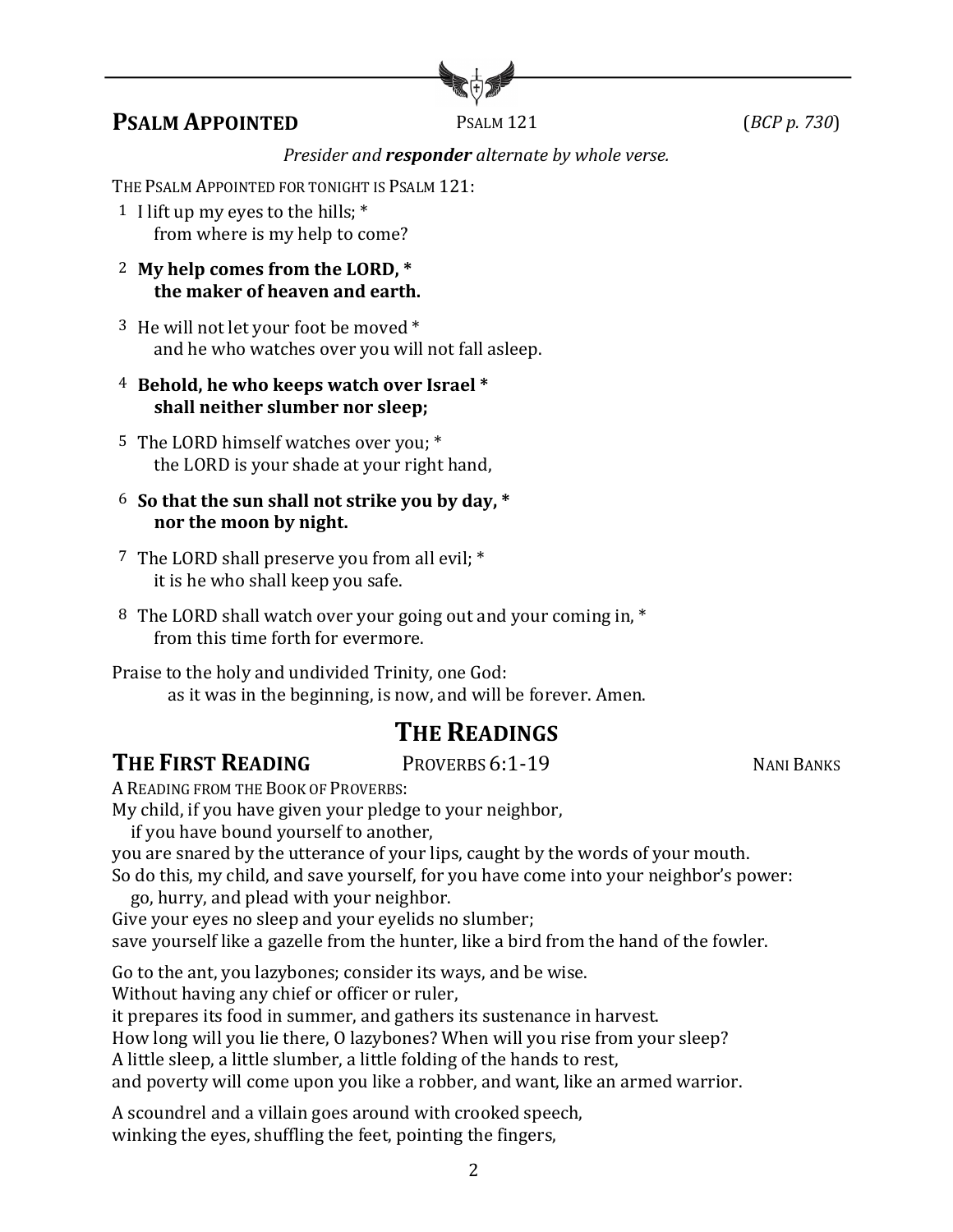with perverted mind devising evil, continually sowing discord; on such a one calamity will descend suddenly; in a moment, damage beyond repair.

There are six things that the Lord hates, seven that are an abomination to him: haughty eyes, a lying tongue, and hands that shed innocent blood, a heart that devises wicked plans, feet that hurry to run to evil, a lying witness who testifies falsely, and one who sows discord in a family.

*Reader*: Hear what the Spirit is saying to God's people. *Responder:* **Thanks be to God.** 

#### **THE SONG OF MARY** LUKE 1:46-55 (EOW p. 27)

*Presider and responder alternate by whole verse.* 

My soul proclaims the greatness of the Lord, my spirit rejoices in you, O God my Savior;  $*$ for you have looked with favor on your lowly servant. **From this day all generations will call me blessed: \* you, the Almighty, have done great things for me, and holy is your Name.** You have mercy on those who fear you \* from generation to generation. You have shown strength with your arm.  $*$ **and scattered the proud in their conceit,** Casting down the mighty from their thrones,  $*$ and lifting up the lowly. You have filled the hungry with good things,  $*$ **and sent the rich away empty.** You have come to the help of your servant Israel, \* for you have remembered your promise of mercy, **The promise you made to our forebears, \* to Abraham and his children forever.**

#### **THE SECOND READING** JOHN 11:45-54 NANI BANKS

A READING FROM THE GOSPEL ACCORDING TO JOHN:

Many of the Jews therefore, who had come with Mary and had seen what Jesus did, believed in him. But some of them went to the Pharisees and told them what he had done. So the chief priests and the Pharisees called a meeting of the council, and said, "What are we to do? This man is performing many signs. If we let him go on like this, everyone will believe in him, and the Romans will come and destroy both our holy place and our nation." But one of them, Caiaphas, who was high priest that year, said to them, "You know nothing at all! You do not understand that it is better for you to have one man die for the people than to have the whole nation destroyed." He did not say this on his own, but being high priest that year he prophesied that Jesus was about to die for the nation, and not for the nation only, but to gather into one the dispersed children of God. So from that day on they planned to put him to death.

Jesus therefore no longer walked about openly among the Jews, but went from there to a town called Ephraim in the region near the wilderness; and he remained there with the disciples.

*Reader*: Hear what the Spirit is saying to God's people. *Responder:* **Thanks be to God**.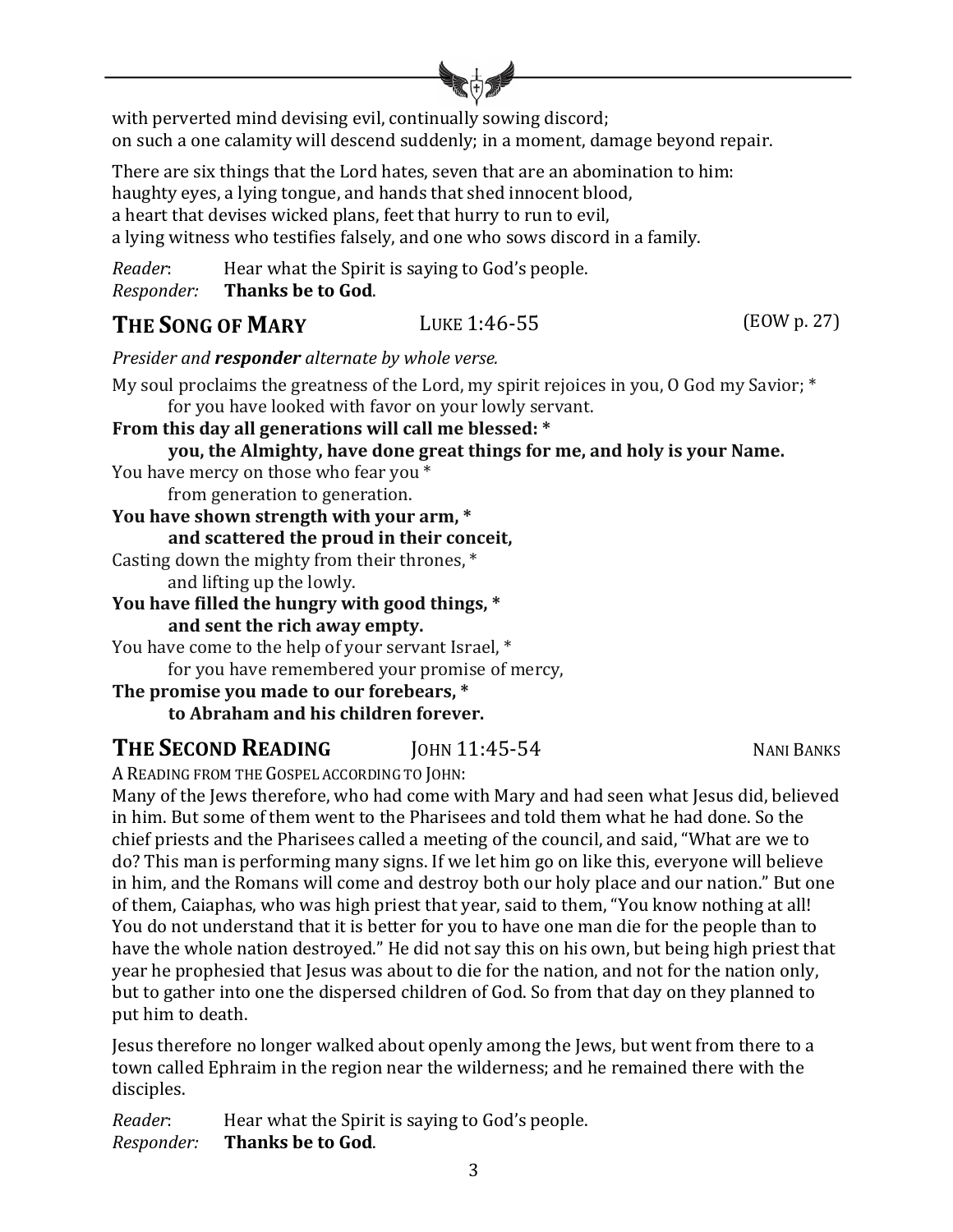4

#### **THE SONG OF SIMEON** LUKE 2:29-32 (BCP p. 120)

*Presider and responder alternate by whole verse.* 

Lord, you now have set your servant free \*

to go in peace as you have promised;

#### For these eyes of mine have seen the Savior, \* **whom** you have prepared for all the world to see: A Light to enlighten the nations,  $*$

and the glory of your people Israel.

**Praise to the holy and undivided Trinity, one God:** as it was in the beginning, is now, and will be forever. Amen.

#### **SCRIPTURE DISCUSSION**

#### **APOSTLES' CREED** *(BCP p. 120)*

I believe in God, the Father almighty, creator of heaven and earth;

I believe in Jesus Christ, his only Son, our Lord.

He was conceived by the power of the Holy Spirit and born of the Virgin Mary.

He suffered under Pontius Pilate, was crucified, died, and was buried.

He descended to the dead. On the third day he rose again.

He ascended into heaven, and is seated at the right hand of the Father.

He will come again to judge the living and the dead.

I believe in the Holy Spirit, the holy catholic Church,

the communion of saints, the forgiveness of sins

the resurrection of the body, and the life everlasting. Amen.

# **THE PRAYERS**

### **THE LORD'S PRAYER** *(BCP p. 121)*

*Presider:* God be with you. *Responder:* **And also with you.** *Presider:* Let us pray.

Our Father, who art in heaven, hallowed be thy Name, thy kingdom come, thy will be done, on earth as it is in heaven. Give us this day our daily bread. And forgive us our trespasses, as we forgive those who trespass against us. And lead us not into temptation, but deliver us from evil. For thine is the kingdom, and the power, and the glory, for ever and ever. Amen.

### **SUFFRAGES B** *(BCP p. 121)*

That this evening may be holy, good, and peaceful, We entreat you, O Lord.

That your holy angels may lead us in paths of peace and goodwill, We entreat you, O Lord.

That we may be pardoned and forgiven for our sins and offenses, We entreat you, O Lord.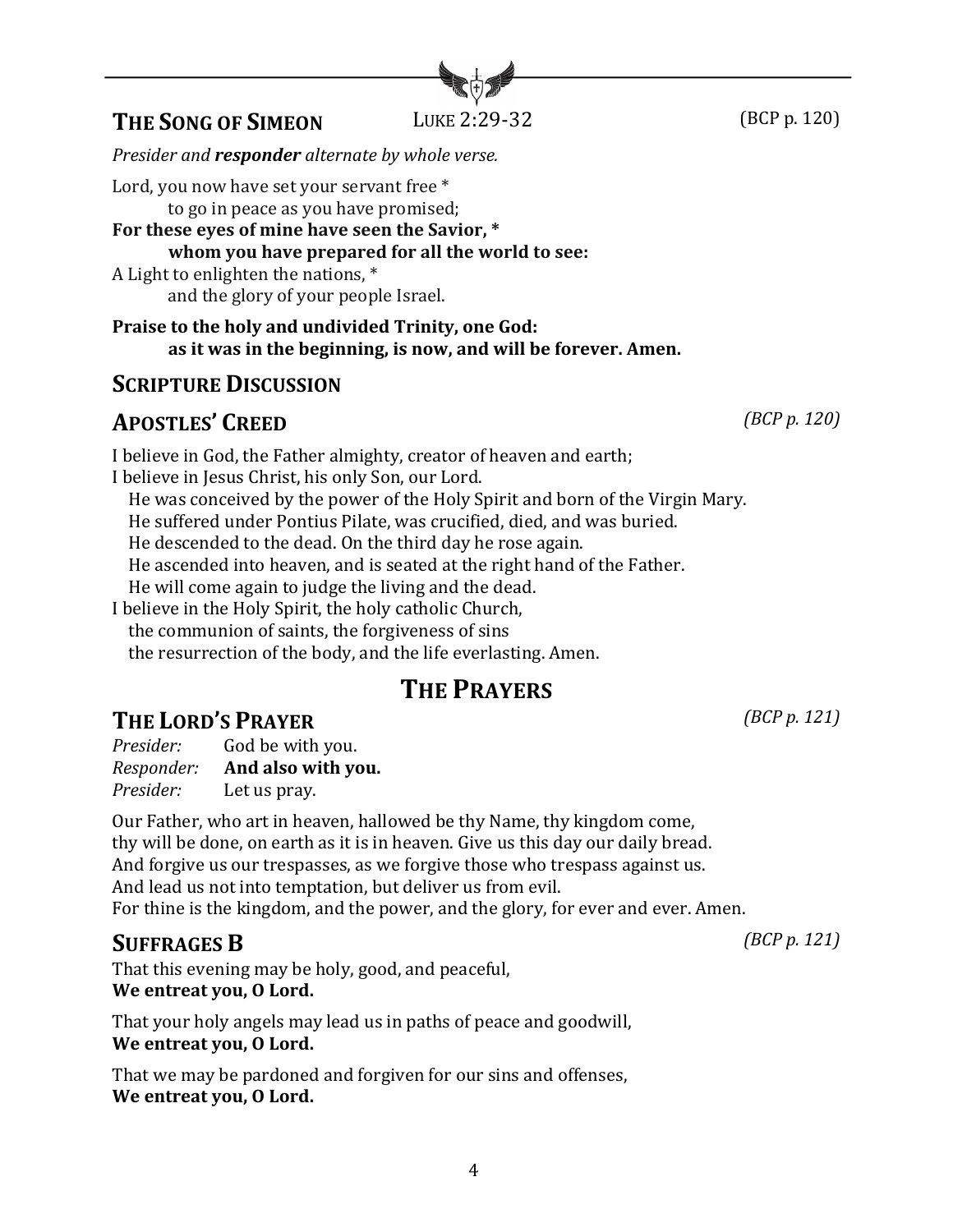That there may be peace to your Church and to the whole world, We entreat you, O Lord.

That we may depart this life in your faith and fear, and not be condemned before the great judgment seat of Christ, We entreat vou, O Lord.

That we may be bound together by your Holy Spirit in the communion of St. Michael the Archangel and all your saints, entrusting one another and all our life to Christ, We entreat you, O Lord.

#### **THE COLLECT OF THE DAY** POLYCARP OF SMYRNA (*LFF p.* 107)

O God, the maker of heaven and earth, you gave your venerable servant, the holy and gentle Polycarp, the boldness to confess Jesus Christ as King and Savior and the steadfastness to die for his faith: Give us grace, following his example, to share the cup of Christ and to rise to eternal life; through Jesus Christ our Lord, who lives and reigns with you and the Holy Spirit, one God, now and forever. **Amen.** 

#### **A COLLECT FOR THE PRESENCE OF CHRIST** (*BCP p. 124*)

Lord Jesus, stay with us, for evening is at hand and the day is past; be our companion in the way, kindle our hearts, and awaken hope, that we may know you as you are revealed in Scripture and the breaking of bread. Grant this for the sake of your love. **Amen**.

#### **A PRAYER FOR MISSION** (*BCP p.* 124)

O God and Father of all, whom the whole heavens adore: Let the whole earth also worship you, all nations obey you, all tongues confess and bless you, and men and women everywhere love you and serve you in peace; through Jesus Christ our Lord. Amen.

*Presider:* Are there any prayers or thanksgivings you wish to offer? *The people may offer their intercessions and thanksgivings.*

### **A PRAYER OF ST. CHRYSOSTOM** (*BCP p. 126*)

Almighty God, you have given us grace at this time with one accord to make our common supplication to you; and you have promised through your well-beloved Son that when two or three are gathered together in his Name you will be in the midst of them: Fulfill now, O Lord, our desires and petitions as may be best for us; granting us in this world knowledge of your truth, and in the age to come life everlasting. **Amen**.

*Presider* Let us bless the Lord. **Responder Thanks be to God.** 

#### **CLOSING SENTENCE** 2 CORINTHIANS 13:14 *(BCP p. 126)*

The grace of our Lord Jesus Christ, and the love of God, and the fellowship of the Holy Spirit, be with us all evermore. **Amen**.